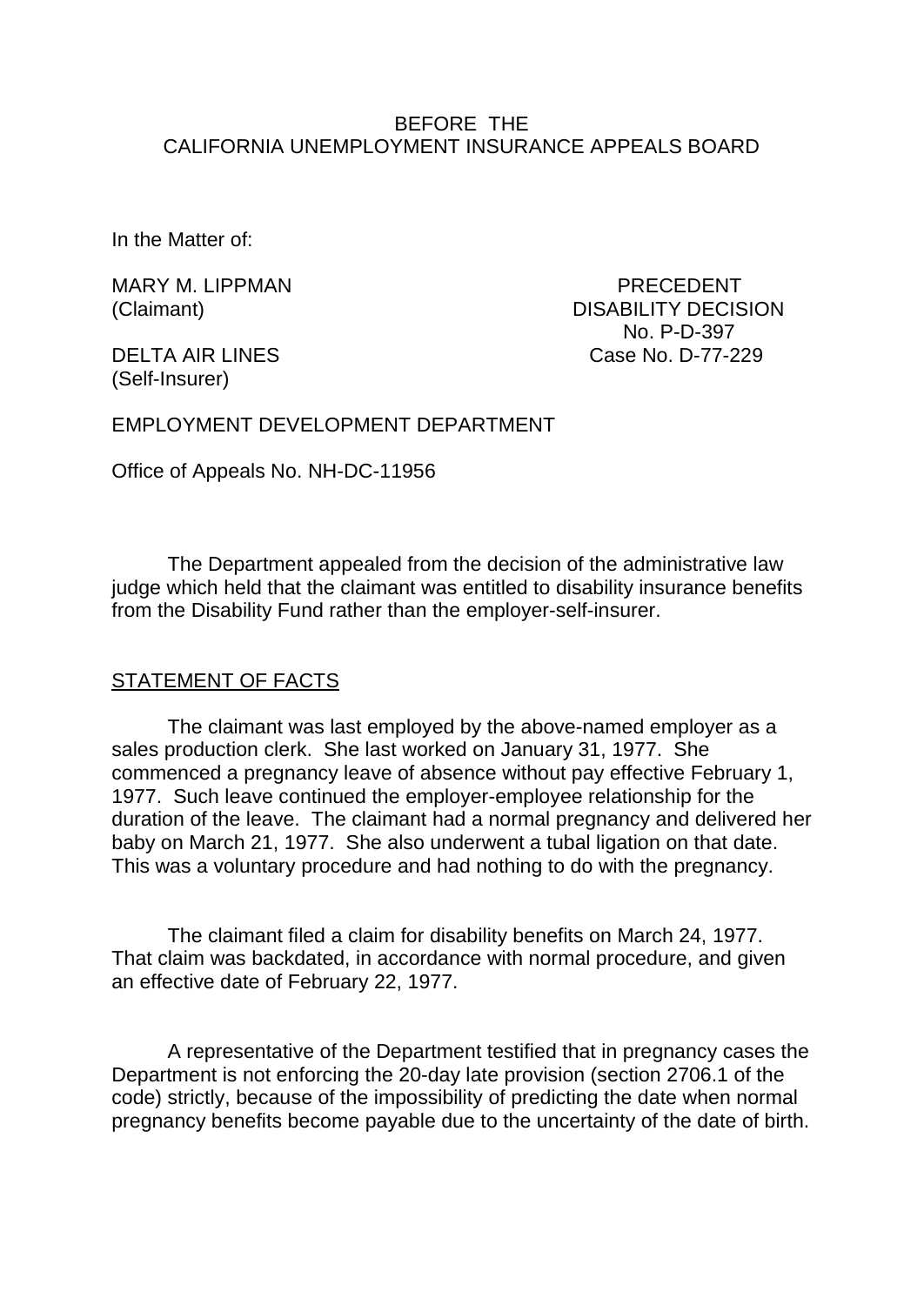After serving, a seven-day waiting period, benefits were paid commencing March 1, 1977 to and including May 1, 1977. Benefits paid for the period commencing March 1, 1977 to and including March 20, 1977 were paid for normal pregnancy. The claimant's doctor gave a prognosis of six weeks for the tubal ligation. Benefits for that condition were accordingly paid commencing March 21, 1977 to and including May 1, 1977. The claimant received a total of \$1,054 in basic disability benefits which were paid at a weekly rate of \$119. She also received \$48 in hospital disability benefits for four days of hospital confinement commencing March 21, 1977. These benefits (\$1,054 and \$48) were paid by the Disability Fund after the employer-self-insurer had refused on May 11, 1977 to pay such claim.

The claimant's leave of absence terminated when she presented appropriate medical records to the employer to show she was able to resume her employment, which she did on May 21, 1977.

Paragraph IV. C. of the employer's self-insured voluntary plan provides in part:

## "C. EMPLOYEES WILL BE LIMITED TO STATE PLAN BENEFITS UNDER THE FOLLOWING SITUATIONS:

\* \* \*

"(2) For disabilities caused by or arising in connection with pregnancy;"

Paragraph VI. of said plan provides in part:

## "VI. TERMINATION OF INDIVIDUAL EMPLOYEE COVERAGE

''An employee's coverage will terminate:

"A. On the date of termination of employment by termination of the employer-employee relationship, or on the fifteenth day following a leave of absence without pay or a layoff without pay, or,"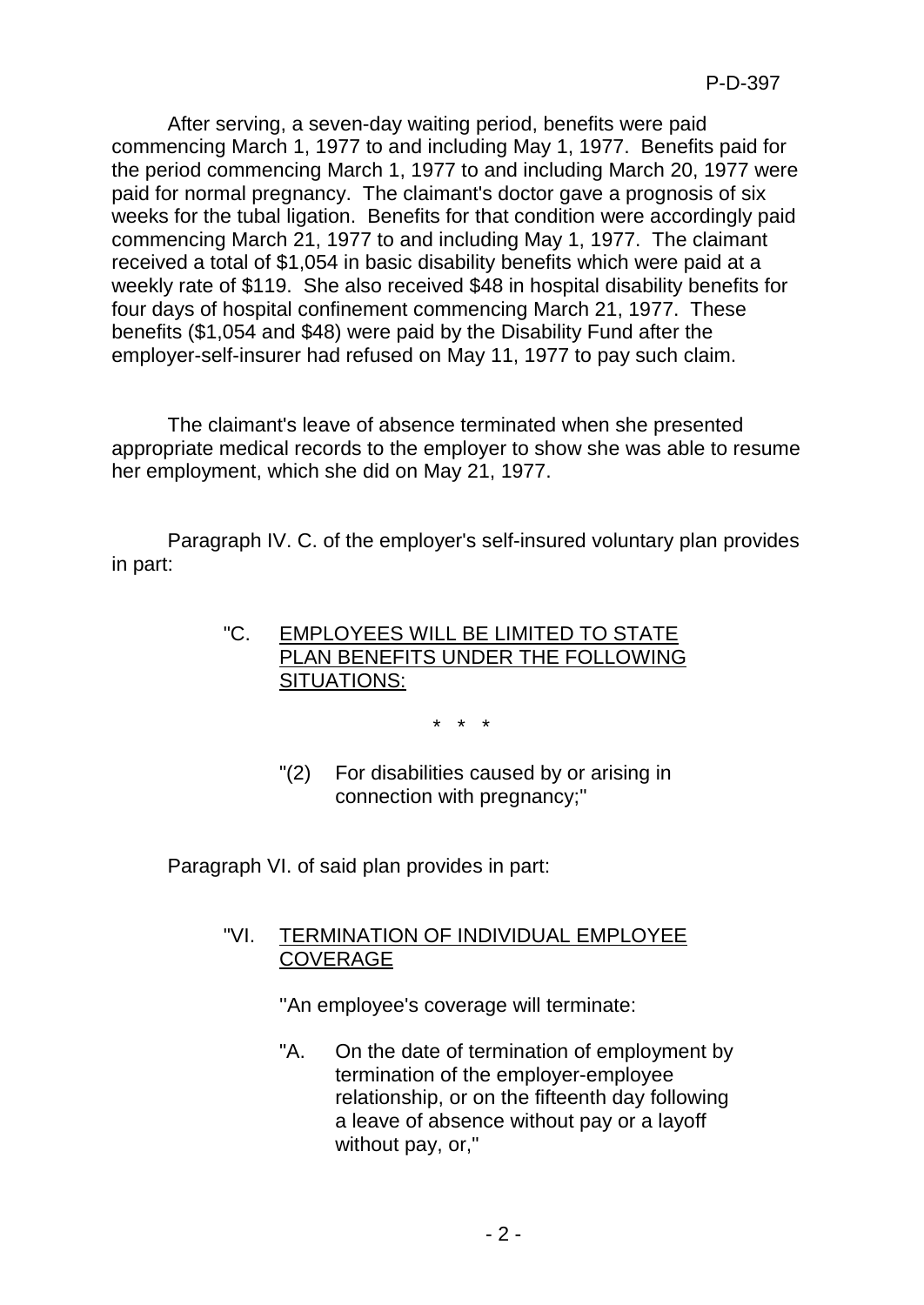Paragraphs VIII. and XI. provide:

- "VIII. COMPLIANCE The employer hereby guarantees that each employee covered by this plan will in all respects be afforded rights at least equal to those afforded by the State Disability Fund and will receive a weekly rate and maximum amount and duration of benefits at least equal to those which he would have received from the State Disability Fund but for his coverage by this plan.
- "XI. CLAIMS To claim benefits under this plan, obtain a claim form from your supervisor. A claim must be filed not later than the 20th compensable day of disability, provided that an extension shall be granted for good cause."

# REASONS FOR DECISION

Section 3253 of the Unemployment Insurance Code provides:

"Except as provided in this part, an employee covered by an approved voluntary plan shall not be entitled to benefits from the Disability Fund for a disability which commenced while he is covered by the voluntary plan. The Director of Employment Development shall prescribe authorized regulations to allow benefits to individuals simultaneously covered by one or more approved voluntary plans and the Disability Fund."

Subdivision (a) of section 3254 of the code provides:

"The Director of Employment Development shall approve any voluntary plan, except one filed pursuant to Section 3255, as to which he finds that there is at least one employee in employment and all of the following exist:

"(a) The rights afforded to the covered employees are greater than those provided for in Chapter 2 (commencing with Section 2625) and Chapter 3 (commencing with Section 2800) of this part."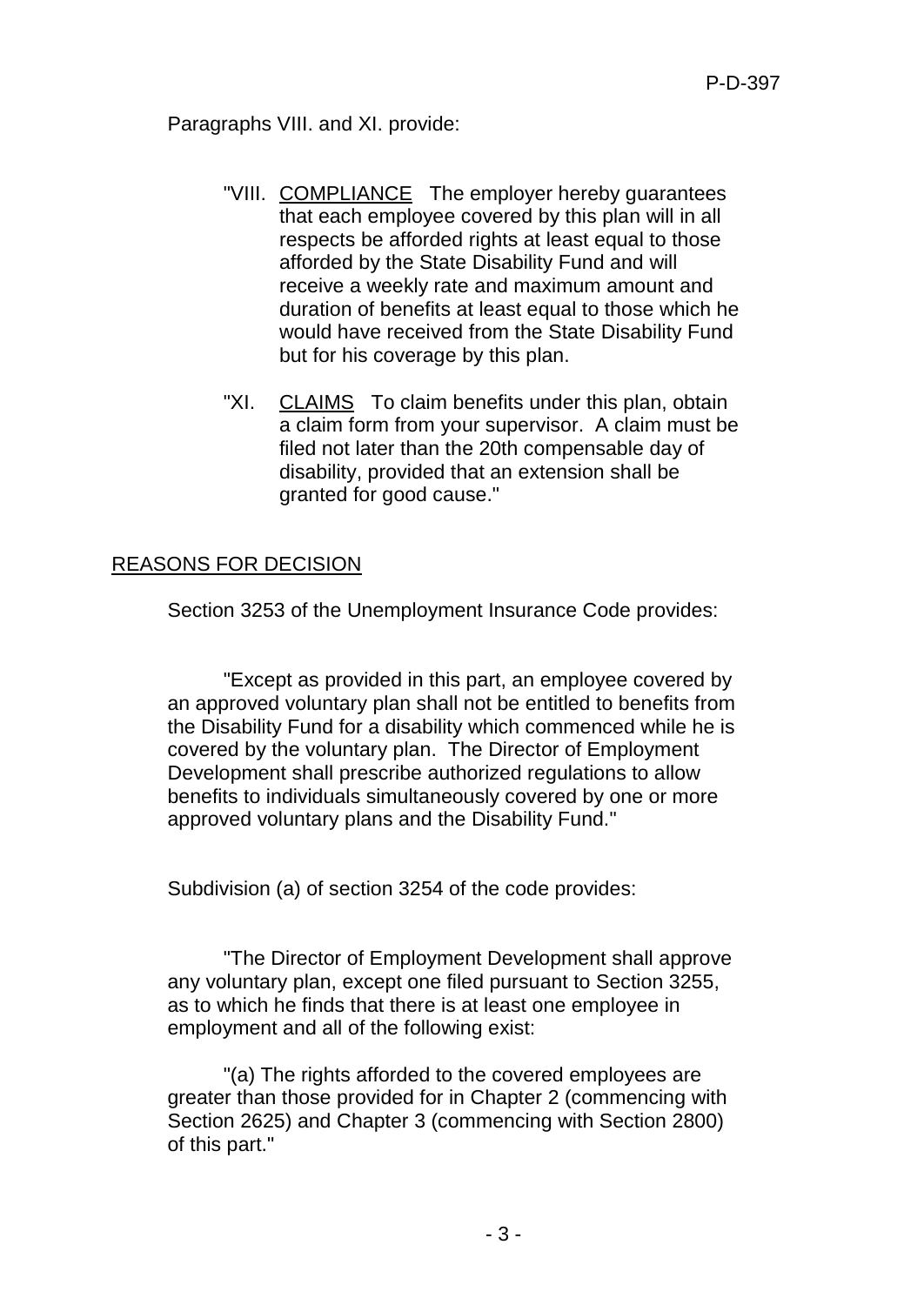Subdivision (c) of section 3254-1, Title 22, California Administrative Code, provides:

"To be approved by the department a voluntary plan must meet each of the following minimum provisions and in addition provide to the employees covered thereby rights greater than those provided in Chapters 2 and 3 of Part 2 of the code:"

\* \* \*

"(c) No voluntary plan may impose restrictions on or exclusions from eligibility for benefits in respect to individuals covered by such plans in such manner as to deny benefits which would be payable to the individual from the Disability Fund but for his inclusion in the voluntary plan."

The following appears in Appeals Board Decision No. P-D-149:

". . . the termination of coverage provisions [in voluntary plan contracts] are not applicable to pregnancy cases for the reason that to hold otherwise would render the Voluntary Plan less favorable than the State Plan. . . . "

Section 2626 of the code provides:

" 'Disability' or 'disabled' includes both mental or physical illness, mental or physical injury, and, to the extent specified in Section 2626.2, pregnancy. An individual shall be deemed disabled in any day in which, because of his physical or mental condition, he is unable to perform his regular or customary work."

Subdivision (c) of section 2626.2 of the code became operative with respect to periods of disability commencing on or after January 1, 1977. That provision provides:

"Benefits relating to pregnancy shall be paid under this part only in accordance with the following:"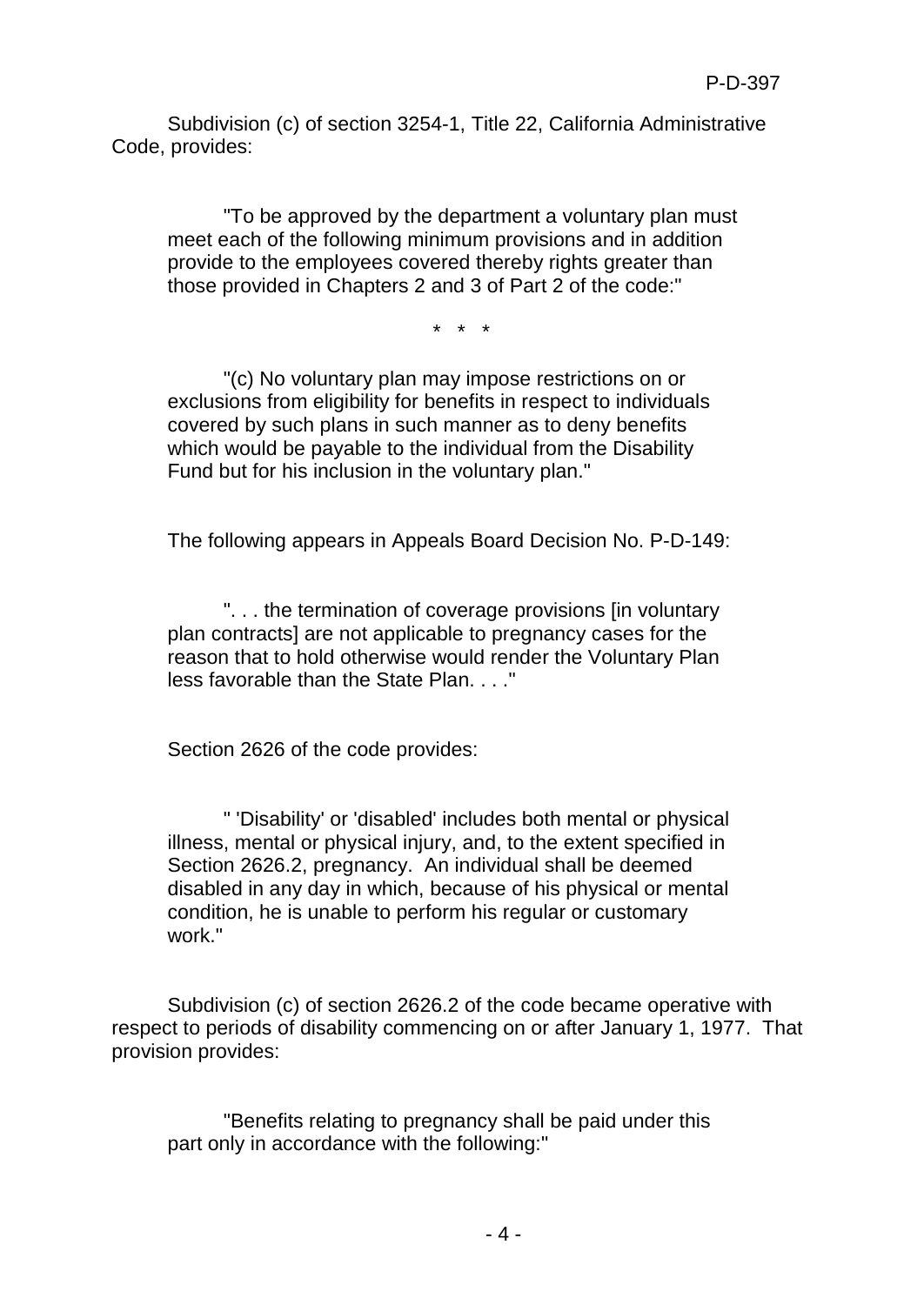\* \* \*

"(c) Disability benefits shall be paid, upon a doctor's certification that the claimant is disabled because of a normal pregnancy, for a period not to exceed three weeks immediately prior to the expected birth of a child, and for a period not to exceed three weeks immediately after the termination date of a normal pregnancy. A normal pregnancy presupposes the birth of a live infant without the abnormal complications specified in subdivision (a) of this section."

The employer asserts that it should not be liable for the payment of benefits on various grounds;

(1) Appeals Board Decision No. P-D-149 should not be controlling because "the entire scheme of benefits for disability due to pregnancy was different at the time P-D-149 was decided [originally in 1951]. Delta therefore submits that the EDD's reliance on P-D-149 is misplaced and the EDD appeal should be denied upon this basis."

(2) An interpretation of the law that would require the employer-self-insurer to pay benefits in the instant case would be unconstitutional in that such an interpretation would be a denial of due process to the employer.

(3) Under the termination provision of the self-insured voluntary plan, above quoted, the self-insured plan should be off the risk because the disability commenced after the fourteenth day of an unpaid leave of absence.

(4) Benefits should not be paid because the claim was not filed within 20 days after the commencement of the disability as required by section 2706.1. That provision provides in part:

"A first claim, accompanied by a certificate on a form furnished by the Department of Employment Development to the claimant, shall be filed not later than the 20th consecutive day following the first compensable day of unemployment and disability with respect to which the claim is made for benefits, which time shall be extended by the Department of Employment Development upon a showing of good cause. . . ."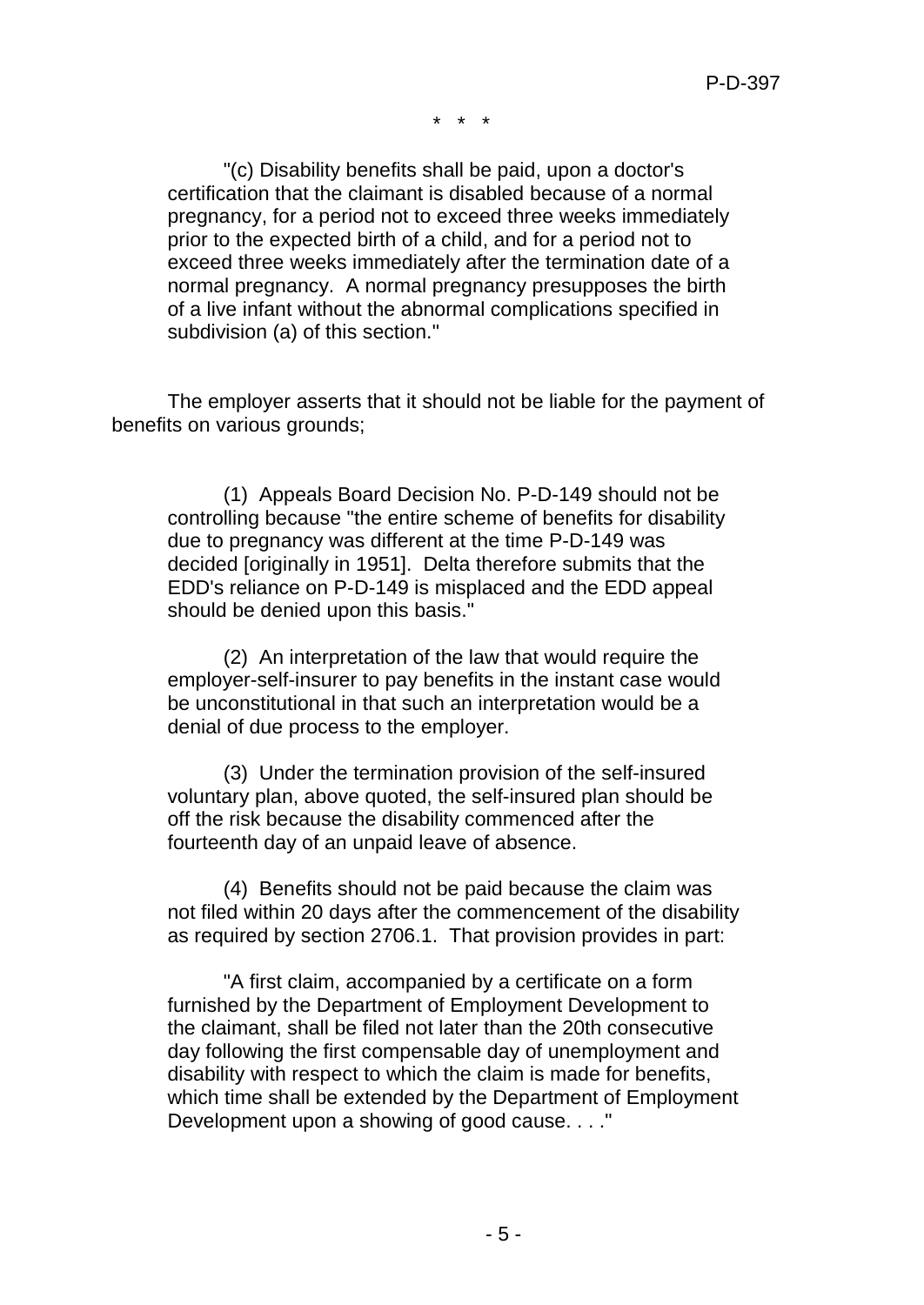(5) Tubal ligation is a voluntary procedure and is not an illness or injury and is therefore not covered under the disability insurance law.

(6) Provision of benefits for "normal pregnancy" and tubal ligation awarded consecutively when the period of occurrence was concurrent was not pursuant to written rules and was therefore arbitrary and incorrect.

The fact that the scheme of payment of disability benefits for pregnancy was different in 1951 than it is today does not alter the reasoning in Appeals Board Decision No. P-D-149. The rationale is equally applicable to the scheme of payment of disability benefits today. If the termination of coverage provisions were to apply, the payment of pregnancy benefits under the voluntary plan contract would be less favorable than the payment of such benefits from the Disability Fund. Whereas the Disability fund would always be on the risk in such situations, a voluntary plan could escape liability in such circumstances.

Also, if the termination of coverage provisions of the voluntary plan were allowed to apply in a pregnancy situation, the six weeks of liability for normal pregnancy provisions of a voluntary plan would be virtually nullified. The date of delivery would invariably be beyond the 15-day period, as is the situation herein. Furthermore, if the termination provisions were allowed to be applied, an employer could plan to avoid such liability by requiring an unpaid leave of absence to commence early enough so that birth would necessarily occur after the 15-day period. A discharge at an early enough date could also be used by an employer to avoid such liability.

By the passage of subdivision (c) of section 2626.2 of the code, the Legislature has expressed its intent that up to six weeks of benefits are to be paid for normal pregnancy. It is obvious from this that a voluntary plan contract cannot be interpreted in such a manner that the plan will be able to shift this obligation to the Disability Fund, when the law requires that voluntary plan benefit obligations are to be at least equal to those of the Disability Fund.

We fail to see that requiring the employer to pay disability benefits in the factual situation before us would result in a denial of due process. The employer agreed under its voluntary plan contract, Paragraph IV. C., to pay disability benefits for pregnancy where such benefits would be payable from the Disability Fund. The employer is being required to pay no more than it has agreed to pay. We see no denial of due process in this.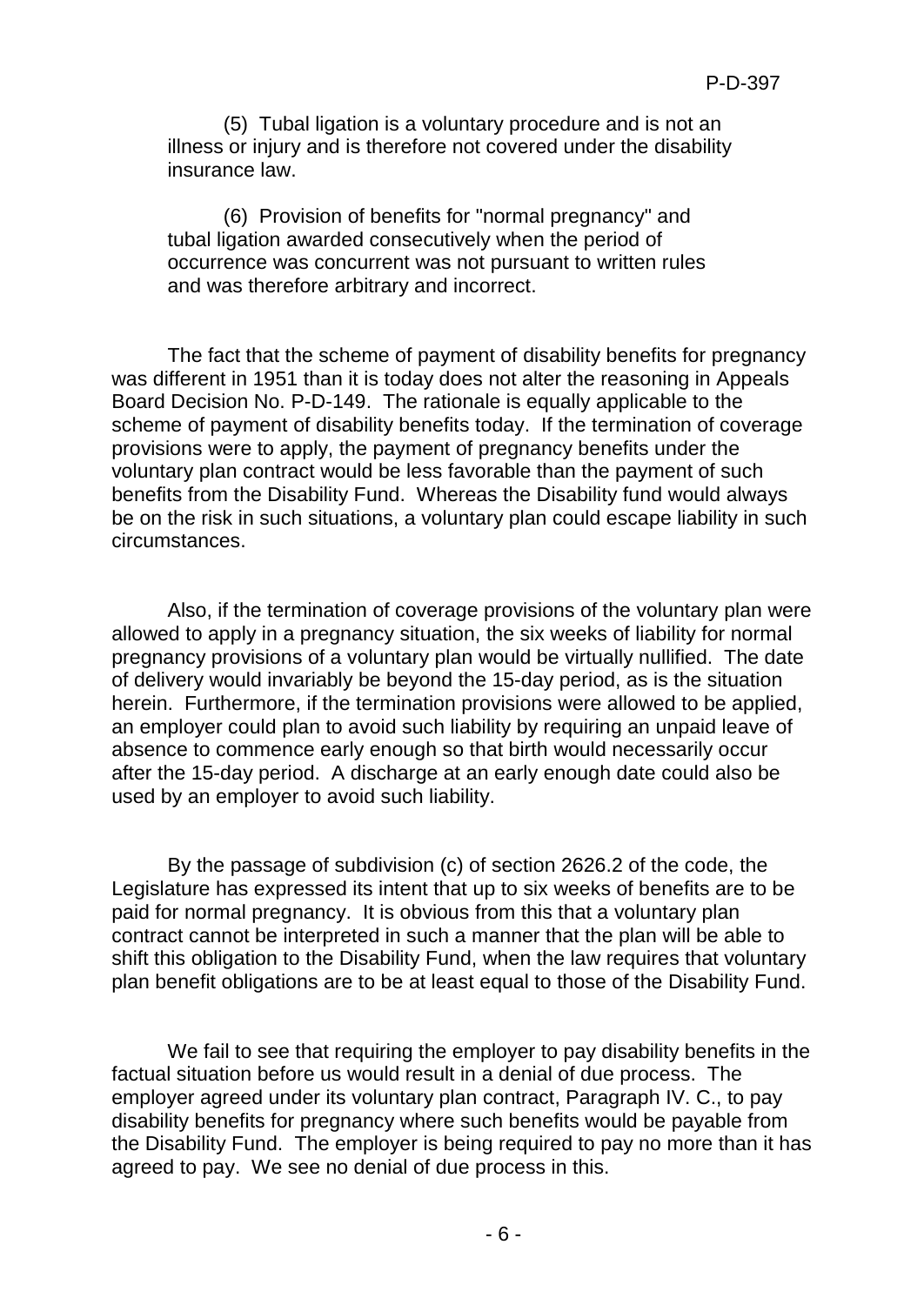Since the holding in Appeals Board Decision No. P-D-149 is applicable to the facts of this case, the 14-day termination provision in the voluntary plan contract is not applicable to the facts of this case.

Section 2601 of the code provides that the disability insurance part of the code "shall be construed liberally in aid of its declared purpose to mitigate the evils and burdens which fall on the unemployed and disabled worker and his family."

In the spirit of the last quotation, the explanation given by the Department as to why it does not rigidly apply the requirement of section 2706.1 of the code to pregnancy cases is reasonable. We note that section 2706.1 of the code has a good cause provision. That provision is certainly applicable in situations such as the present where there is no means to predict a date of birth with accuracy.

The assertion that voluntary procedures which render an individual disabled are not covered under the disability insurance law is simply not correct. Section 2626 of the code provides that benefits are payable if an individual is physically unable to perform his regular or customary work. There is no exclusion for voluntary procedures such as hernia repair, hemorrhoidectomy, tubal ligation, etc. Benefits are accordingly paid for such disabilities.

The statement made in item (6), above, is also not correct. The disabilities involved in the instant case are not concurrent. Benefits because of pregnancy were paid from March 1, 1977 through March 20, 1977. Benefits because of the tubal ligation were paid from March 21, 1977 through May 1, 1977.

Since coverage under the voluntary plan continued following January 31, 1977, and since the voluntary plan cannot impose restrictions or exclusion from coverage to deny benefits which would be payable from the Disability Fund under like circumstances, it must be concluded that the employer-self-insurer is liable for the benefits paid for pregnancy in the instant case; that is, the benefits paid commencing March 1, 1977 to and including March 20, 1977.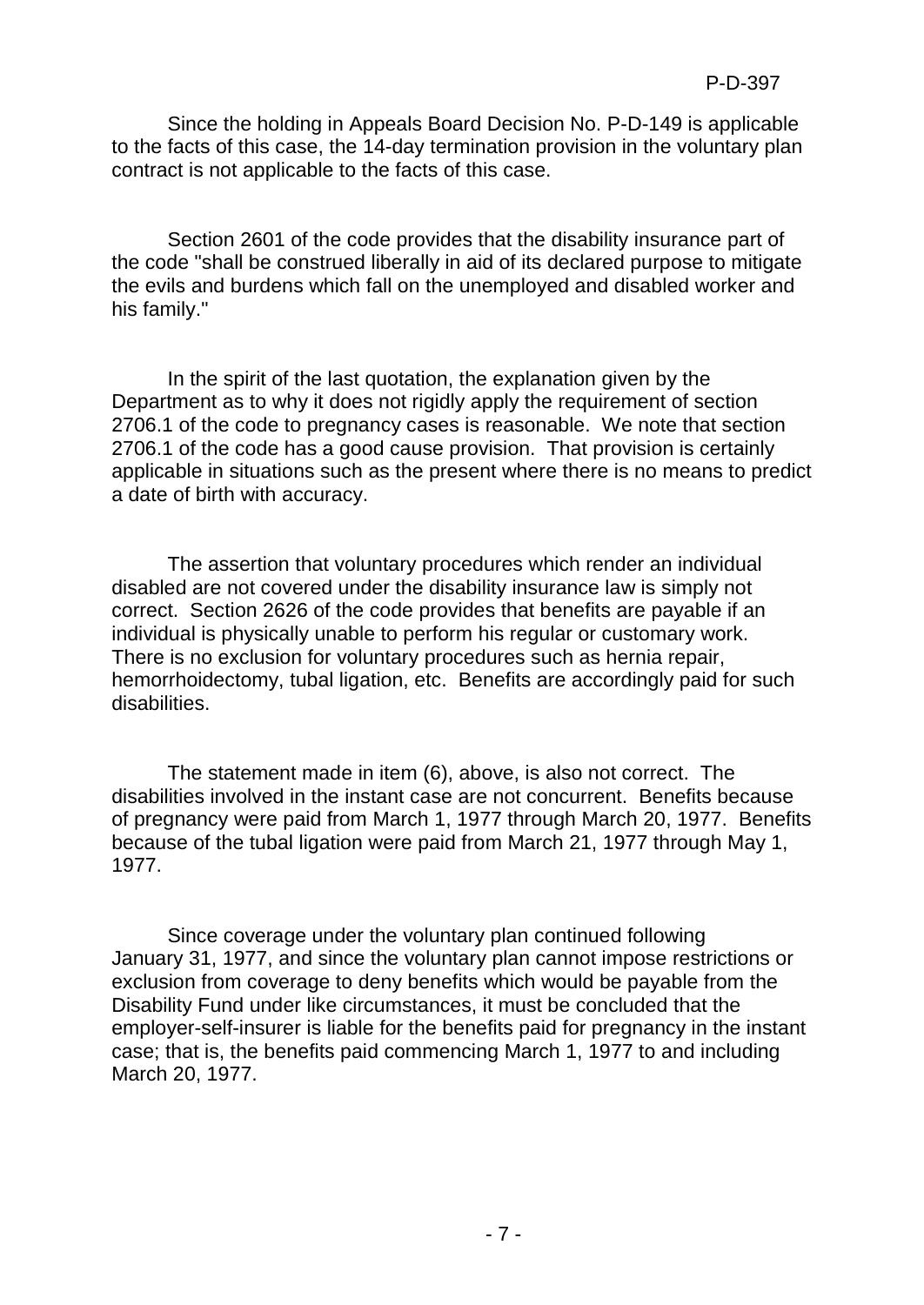The benefits paid for the tubal ligation, including the hospital benefits, are rightfully paid from the Disability Fund.

In Disability Decision No. D-660, the claimant suffered from an industrial injury followed by a nonindustrial injury, with no interruption of the claimant's period of disability between the two injuries. It was held that the claimant's award of disability benefits for the nonindustrial injury could not be reduced by the amount of worker's compensation received for the industrial injury. The claimant was held to be entitled to his full award from the Disability Fund for the subsequent nonindustrial injury. This decision is instructive in reaching a decision herein.

In the instant case we have a pregnancy condition which is properly covered by the voluntary plan, as above concluded, immediately followed by a nonpregnancy related condition. The second condition, being nonpregnancy related, is no different, in benefit effect, than a broken arm that is disabling. Normal rules of determining benefit entitlement and fixing benefit liability apply. Appeals Board Decision No. P-D-149 does not apply since a tubal ligation (or a broken arm) are nonpregnancy related conditions.

Accordingly, the provision under the voluntary plan contract terminating voluntary plan liability following the fourteenth day of a leave of absence without pay applies. Since the tubal ligation, a nonpregnancy related condition, occurred beyond this 14-day period, and the claimant was on a leave of absence without pay, voluntary plan coverage ceased for such condition. The Disability Fund is therefore properly on that risk.

The fact that there is one continuous period of disability, without a break between the two disabilities, should not keep the voluntary plan on a risk (tubal ligation) for which it is not responsible. In Disability Decision No. D-660 the one continuous period of disability did not relieve the Disability Fund of its full responsibility for the nonindustrial risk, just because the claimant had received worker's compensation during the same period of disability for an industrial risk.

In the same manner, in the instant case, the fact that the voluntary plan is responsible for one risk during a period of disability, should not relieve the Disability Fund of its full responsibility for another risk during the same period of disability.